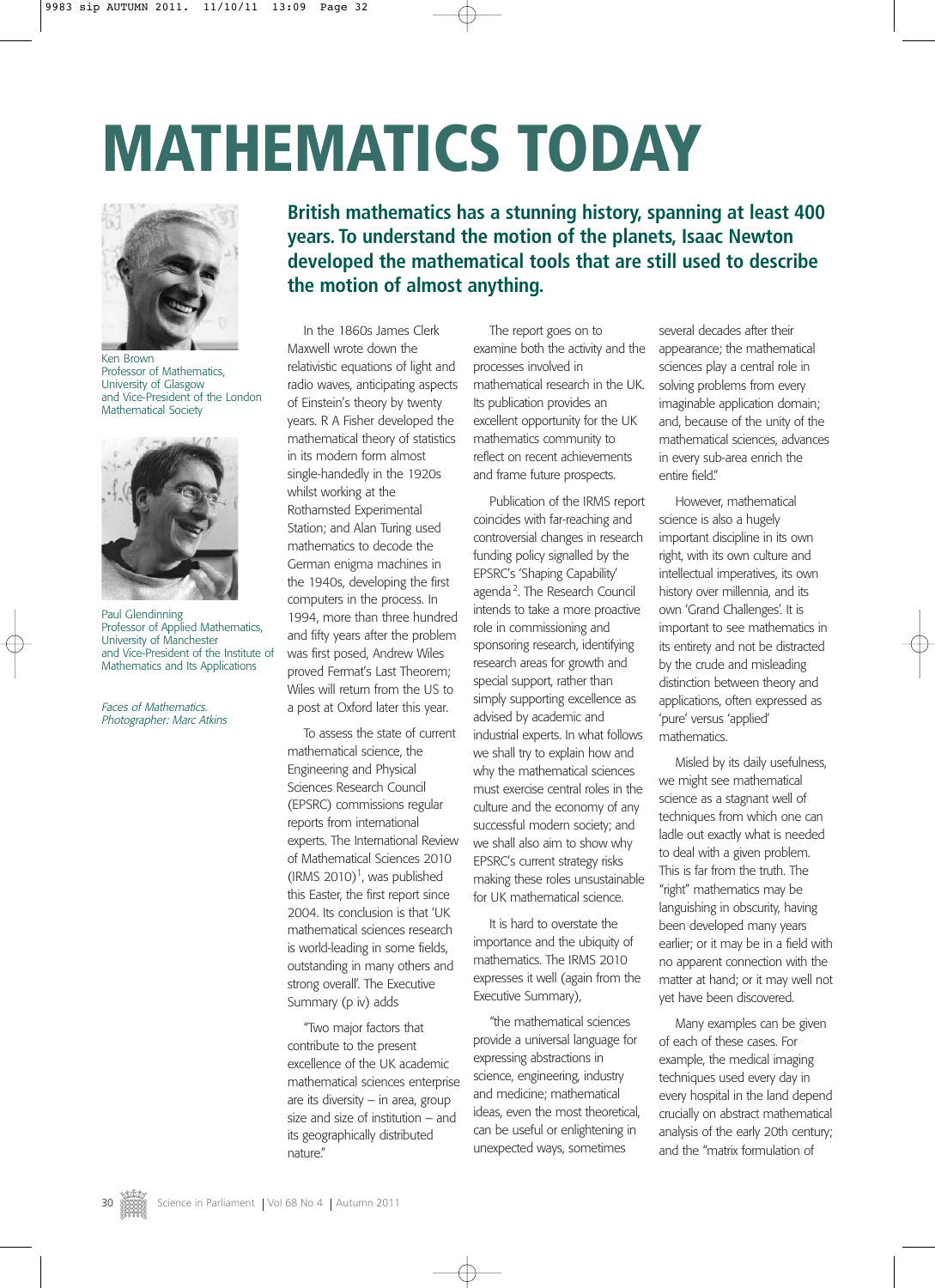quantum mechanics", developed in the late 1920s, hinged on the then very obscure – but now school-level – matrix algebra, studied by English algebraists 60 years earlier. Of course quantum mechanics itself was in the 1920s regarded as completely useless, but now underpins our digital universe. A problem we still do not know how to approach is that of extracting the important information hidden in huge data sets. This is one of the key challenges for genomic biology, and statisticians are currently making important advances in developing new methodology to address it.

The well and ladle metaphor is grossly misleading in a second way: it wrongly suggests that those working on applications don't themselves produce fundamental mathematics. In fact the reverse is the case. Newton's discovery of the calculus is of course the first and greatest of many British examples. This ageold interchange between mathematical science and physics continues undiminished today: stemming from the pioneering work of Sir Michael Atiyah and his students, the UK has been a world leader for 50 years in the convergence of parts of physics with the 'purest' reaches of algebra, geometry and topology.

Mathematics doesn't just solve problems it provides insights which can lead to more far-reaching advances. In the 1990s Frank Kelly (University of Cambridge), worked on BT's new routing architecture where a major issue is how to deal with blockages in the network. The natural 'technological' solution is to have full knowledge of the state of the system and compute the most efficient route from the blocked point. Kelly showed that the far simpler and more robust method of sending the call to a nearby node at random and

then taking the standard route from there was almost as efficient, far cheaper to implement, and far less likely to malfunction. This insight, that a less sophisticated, simple solution can be almost as good and far cheaper than a technically perfect solution, is now a recognised design feature of networks.

The intricate interdependence of fundamental mathematical science and application makes it very hard to steer mathematical research in any meaningful way. This doesn't mean that we shouldn't try, but it does suggest that the best compass to use may be one which seeks out the highest quality and the most promising directions, in each particular field. Mathematicians and statisticians should continue to put huge efforts into seeking solutions to society's challenges, but the health of the core discipline is a vital feature of a country's mathematical research framework.

It could be argued that given the severity of the current economic crisis we should leave fundamental research to other countries and focus on the applications. This is to misunderstand the nature of mathematical research: core and applied mathematics are inextricably interlinked and, as we've tried to show, to spot the right mathematics for a given application requires immersion in the well and can't simply be done by wielding a ladle from above. Moreover, it often happens that deep understanding of the mathematical science actually generates the application. A famous example is the Pagerank algorithm at the heart of Google, which relies on the same matrix algebra that was crucial for quantum mechanics.

How do people actually *do*



research in mathematics? The answer, typically, is: by reading a bit, perhaps talking to colleagues and students (both down the corridor and across the planet), and by thinking a lot. Consequently, the working research mathematician's requirements are relatively few – good internet access, a quiet and warm place to work, and plenty of time and coffee! Except in some cases involving large interdisciplinary activity, what she or he *doesn't* usually need is a big team working on the same problems in the same place, or expensive equipment. These factors make it easy to achieve the diversity and geographic distribution highlighted as virtues by the IRMS 2010. They also ensure that UK mathematical scientists are well positioned, in terms both of geography and subject coverage, for the absolutely crucial task of teaching undergraduate and postgraduate students.

In both teaching and research UK mathematics is a large activity: 1129 international-level mathematical scientists (FTE) were submitted to the last research assessment exercise compared with 729 in physics and 957 in chemistry<sup>3</sup>. The dual funding (Funding Council/ RCUK) support for UK universities means that research and teaching are linked, so that students taking degrees in mathematical science have the opportunity to see the subject as the living, developing discipline that it is. And it's an opportunity

which more and more students are taking: there were 5475 graduating students in mathematical science in the UK in 2007-8, almost as many as chemistry (2965) and physics (2765) combined. The figure for graduate mathematicians has been steadily rising for over a decade now: in 2000 it was 35004.

Mathematics graduates are employed in banking, medicine, pharmaceuticals, manufacturing, communications and other advanced technology, teaching, government departments, actuarial and accountancy as well as going into business for themselves. Mathematics is rightly seen as a challenging degree by employers and valued for its transferable skills; indeed postgraduate mathematical scientists have the highest average starting salary among all UK holders of postgraduate degrees<sup>5</sup>. This crucial contribution to the country's economy is only possible by virtue of the wide distribution of research excellence which ensures that mathematics research and teaching is accessible throughout the country.

So much for the scale of the enterprise, but what about diversity and quality? Given the size of the mathematics research community it is not surprising that most areas of the discipline are represented within the UK. British-based mathematical scientists are pioneering worldclass work in fields as diverse as models of cancer growth and properties of sequences of prime numbers. They are involved in applications ranging from the analysis of option pricing to the assessment of medical procedures. And their excellence is recognised up to the very highest level: six UK mathematicians hold Fields Medals<sup>6</sup>. This is officially known